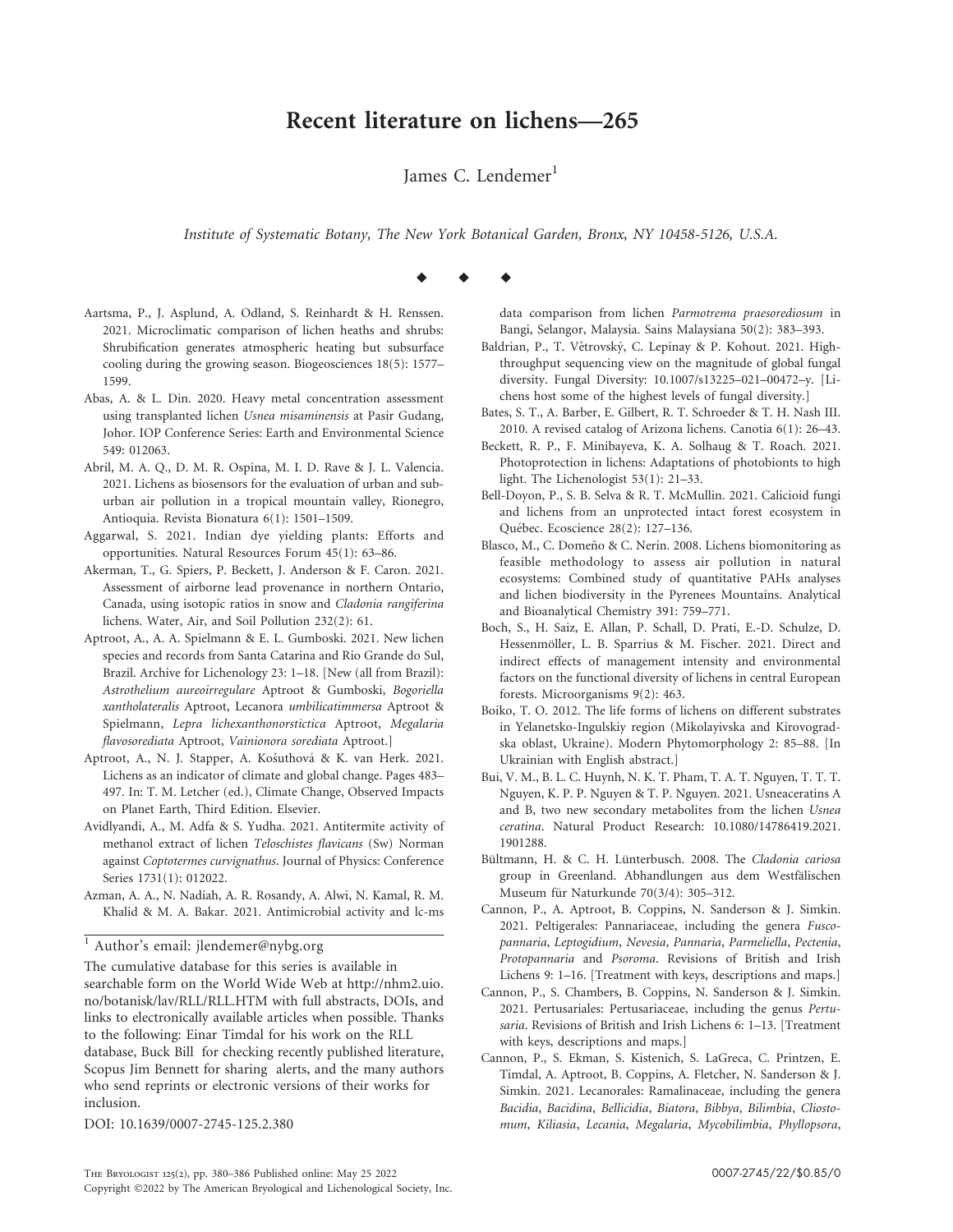Ramalina, Scutula, Thalloidima, Toninia, Toniniopsis and Tylothallia. Revisions of British and Irish Lichens 11: 1–82. [New: Mycobilimbia sphaeroides (Dicks.) S.Ekman & Printzen  $(\equiv$  Lichen sphaeroides Dicks.), Scutula igniarii (Nyl.) S.Ekman  $(\equiv$  Lecidea igniarii Nyl.), Toniniopsis bagliettoana (A.Massal. & De Not.) Kistenich & Timdal ( $\equiv$  Scoliciosporum bagliettoanum A.Massal. & De Not.), T. coprodes (Körb.) S.Ekman & Coppins  $(\equiv$  Bilimbia coprodes Körb.), T. inornata (Nyl.) S.Ekman & Coppins ( $\equiv$  Lecidea inornata Nyl.). Treatment with keys, descriptions and maps.]

- Cannon, P., M. Kukwa, B. Coppins, A. Fletcher, N. Sanderson & J. Simkin. 2021. Pertusariales: Ochrolechiaceae, including the genera Lepra, Ochrolechia and Varicellaria. Revisions of British and Irish Lichens 5: 1–17. [Treatment with keys, descriptions and maps.]
- Cannon, P., J. Malíček, N. Sanderson, B. Benfield, B. Coppins & J. Simkin. 2021. Ostropales: Coenogoniaceae, including the genus Coenogonium. Revisions of British and Irish Lichens 3: 1–4. [Treatment with keys and descriptions.]
- Cannon, P. & A. Orange. 2021. Ostropales: Protothelenellaceae, including the genus Protothelenella. Revisions of British and Irish Lichens 7: 1–4. [Treatment with keys, descriptions and maps.]
- Carr, E. C., S. D. Harris, J. R. Herr & W. R. Riekhof. 2021. Lichens and biofilms: Common collective growth imparts similar developmental strategies. Algal Research 54: 102217.
- Cavalloro, V., G. Marrubini, R. Stabile, D. Rossi, P. Linciano, G. Gheza, S. Assini, E. Martino & S. Collina. 2021. Microwaveassisted extraction and HPLC-UV-CD determination of (S) usnic acid in Cladonia foliacea. Molecules 26(2): 455.
- Chambers, S., P. Cannon, B. Coppins & J. Simkin. 2021. Vezdaeales: Vezdaeaceae, including the genus Vezdaea. Revisions of British and Irish Lichens 10: 1–5. [Treatment with keys, descriptions and maps.]
- Clayden, S. R., T. Ahti, R. Pino-Bodas, M. Pitcher, B. P. Løfall, J. W. McCarthy & R. T. McMullin. 2021. First documented occurrences of Cladonia krogiana and C. rangiformis in North America. Opuscula Philolichenum 20: 25–36.
- Çobanoğlu, G., C. Sesal, B. Açıkgöz & I. Karalti. 2016. Evaluation of antimicrobial activity of the lichens Physcia aipolia, Xanthoria parietina, Usnea florida, Usnea subfloridana and Melanohalea exasperata. Modern Phytomorphology 10: 19–24.
- Coppins, B. J., H. Kashiwadani, K. H. Moon, T. Spribille & G. Thor. 2021. The genera Brianaria (Psoraceae) and Micarea (Pilocarpaceae) in Japan, with reports on other interesting species in Asia. The Lichenologist 53(1): 35–44. [New: Micarea ceylanica Coppins (from Sri Lanka), M. inopinula (Nyl.) Coppins & T.Sprib. ( $\equiv$  Lecidea inopinula Nyl., lectotypified), M. longispora Coppins (from Great Britain, Ireland, Scotland, Spain), M. rubioides Coppins (from Japan, Malaysia, Philippines). Micarea coreana L.Lőkös et al. placed in synonymy with M. erratica (Körb.) Hertel et al.]
- Coppins, B. J., S. Y. Kondratyuk, J. Etayo & P. F. Cannon. 2021. Notes on lichenicolous species of Opegrapha s. lat. (Arthoniales) on Arthoniaceae and Verrucariaceae, with a key to British and Irish lichenicolous Opegraphaceae. The Lichenologist 53(2): 159–169. [New: O. arthoniicola Coppins & S.Y.Kondr. (on Arthonia radiata from Great Britain, Ireland, Scotland), O. hochstetteri Coppins (on Verrucaria hochstetteri from Great Britain, Luxembourg), O. sawyeriana Coppins (on Coniocarpon cinnabarinum from Great Britain, Ireland). Includes key to lichenicolous Opegraphaceae from Great Britain and Ireland.]
- Cornet, L., N. Magain, D. Baurain & F. Lutzoni. 2021. Exploring syntenic conservation across genomes for phylogenetic studies of organisms subjected to horizontal gene transfers: A case study with cyanobacteria and cyanolichens. Molecular Phylogenetics and Evolution 162: 107100.
- Czerepko, J., R. Gawrys´, R. Szymczyk, W. Pisarek, M. Janek, A. Haidt, A. Kowalewska, A. Piegdoń, A. Stebel, M. Kukwa & C. Cacciatori. 2021. How sensitive are epiphytic and epixylic cryptogams as indicators of forest naturalness? Testing bryophyte and lichen predictive power in stands under different management regimes in the Białowieża Forest. Ecological Indicators 125: 107532.
- Czyżewska, K. 2020. The lichenized, lichenicolous and other nonlichenized allied fungi of Central Poland: A catalogue. W. Szafer Institute of Botany, Polish Academy of Sciences, Kraków. 241 pages.
- Dal Forno, M., L. Kaminsky & R. Lücking. 2021. Cora timucua. The IUCN Red List of Threatened Species 2021: e.T175711802A1757 12343.
- Davydov, E., L. Yakovchenko, I. Galanina, A. Paukov, I. Frolov & T. Ahti. 2021. New records of lichens from the Russian Far East. III. Lichens of coastal habitats. Turczaninowia 24(1): 25–36. [In Russian with English abstract.]
- Dymytrova, L. 2010. Notes on the genus Scoliciosporum (Lecanorales, Ascomycota) in Ukraine. Polish Botanical Journal 56(1): 61–75.
- Ekman, S., T. Tønsberg & P. P. G. van den Boom. 2021. Three overlooked species of Bacidia from insular Laurimacaronesia. Nordic Journal of Botany 39(3): 1–11. [New: B. deludens S.Ekman, Tønsberg & van den Boom (from Spain). Includes a key to Bacidia s.str. in insular Laurimacaronesia.]
- Ellis, C. J. & S. Eaton. 2021. Climate change refugia: Landscape, stand and tree-scale microclimates in epiphyte community composition. The Lichenologist 53(1): 135–148.
- Emmer, A., M. Le Roy, A. Sattar, B. Veettil, J. Alcalá-Reygosa, N. Campos, J. Malecki & A. Cochachin. 2021. Glacier retreat and associated processes since the Last Glacial Maximum in the Lejiamayu valley, Peruvian Andes. Journal of South American Earth Sciences 109: 103254. [Lichen colonization rates.]
- Erken, M. T., D. Cansaran-Duman & U. Tanman. 2021. In silico prediction of type I PKS gene modules in nine lichenized fungi. Biotechnology and Biotechnological Equipment 35(1): 376–383.
- Ertz, D., K. E. Driscoll & S. R. Clayden. 2021. Two new lichenicolous species of Opegrapha (Arthoniales) from Canada. The Bryologist 124(1): 39–51. [New: O. inconspicua Ertz, S.R.Clayden & K.E.Driscoll (on Verrucaria aethiobola from Canada), O. parmeliiperda Ertz, K.E.Driscoll & S.R.Clayden (on Parmelia squarrosa, P. sulcata, P. sp.). Includes key to Canadian lichenicolous Opegrapha s.l.]
- Ertz, D., N. Sanderson & M. Lebouvier. 2021. Thelopsis challenges the generic circumscription in the Gyalectaceae and brings new insights to the taxonomy of Ramonia. The Lichenologist 53(1): 45–61. [New: Francisrosea Ertz & Sanderson (type: F. bicolor), F. bicolor Ertz & Sanderson (from Great Britain), Gyalecta amsterdamensis Ertz (from French Southern and Antarctic Lands), Neopetractis Ertz (type: N. luetkemuelleri), N. luetkemuelleri (Zahlbr.) Ertz ( $\equiv$  G. luetkemuelleri Zahlbr.), N. nodispora (Orange) Ertz ( $\equiv$  Petractis nodispora Orange), R. melathelia (Nyl.) Ertz ( $\equiv$  T. melathelia Nyl.), T. corticola (Coppins & P.James) Sanderson & Ertz ( $\equiv$  Opegrapha corticola Coppins & P.James).]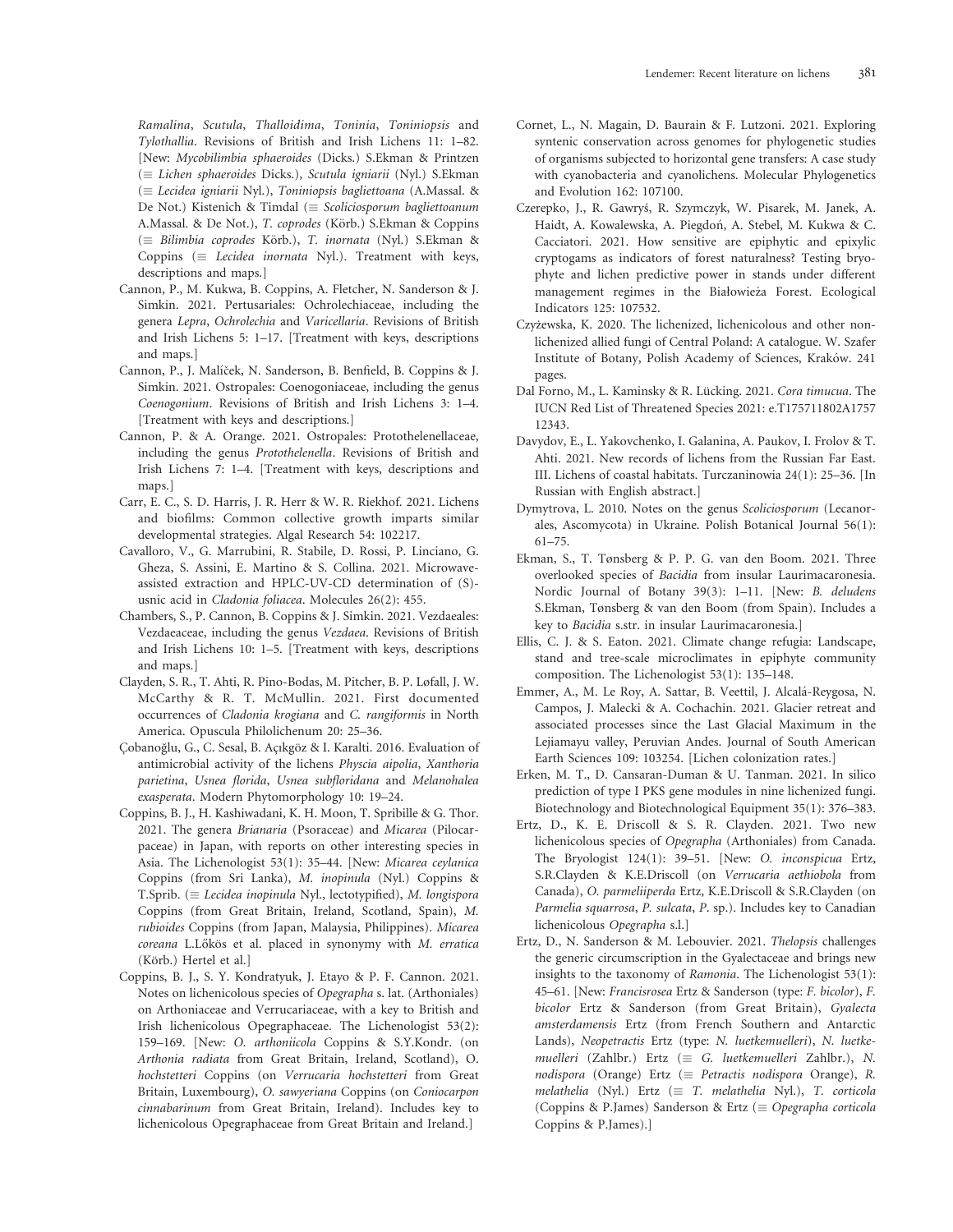- Escandón, D. D., D. L. Hawksworth, M. Powell, P. Resl & T. Spribille. 2021. The British chalk specialist Lecidea lichenicola auct. revealed as a new genus of Lichinomycetes. Fungal Biology 125(7): 495–504. [Discocera A.L.Sm. & Ramsb. = Trapelia and D. lichenicola A.L.Sm. & Ramsb.  $=$  T. glebulosa. New: Watsoniomyces D.Hawksw., M.Powell & T.Sprib. (type: W. obsoletus), W. obsoletus (Nyl.) D.Hawksw., M.Powell & T.Sprib.  $(\equiv$  Lecidea obsoleta Nyl., neotypified).]
- Ezhkin, A. K. 2012. Morphological changes of the lichens in anthropogenic modified habitats in Yuzhno-Sakhalinsk City suburbs. Modern Phytomorphology 1: 115–117. [In Ukrainian with English abstract.]
- Ezhkin, A. K. 2013. Morphological changes and damages of indicator lichens from Sakhalin Island. Modern Phytomorphology 4: 115–116.
- Fanelli, G., C. Coleine, F. Gevi, S. Onofri, L. Selbmann & A. M. Timperio. 2021. Metabolomics of dry versus reanimated Antarctic lichen-dominated endolithic communities. Life 11(2): 96.
- Farkas, E., B. Biró, N. Varga, M. Sinigla & L. Lőkös. 2021. Analysis of lichen secondary chemistry doubled the number of Cetrelia W.L. Culb. & C.F. Culb. species (Parmeliaceae, Lichenised Ascomycota) in Hungary. Cryptogamie, Mycologie 42(1): 1–16. [Lectotypified: Parmelia cetrarioides f. pseudofallax Gyeln. (= Cetrelia monachorum).]
- Fernandes, R. F., G. A. S. Alves, R. V. Gonçalves & M. L. A. Temperini. 2021. A methodology to identify the releasing of the amide-containing  $\beta$ -glucan from the Usnea lichen: A spectroscopic study. Journal of Polymers and the Environment: 10. 1007/s10924-021-02104-7.
- Fryday, A. M. & K. L. Dillman. 2021. Two new species of Ostropales (Lecanoromycetes) and other significant records of lichenized fungi from southeastern Alaska. The Bryologist 124(1): 20–26. [New (from U.S.A.): Jamesiella dacryoidea Fryday, Sagiolechia bairdensis Fryday. Includes key to Gyalidea and Sagiolechia in North America.]
- Fryday, A. M., T. Spribille & T. Tønsberg. 2021. (2794) Proposal to conserve the name Coccotrema against Lepolichen (Ascomycota, Lecanoromycetes, Coccotremataceae). Taxon 70(1): 203–204.
- Gerasimova, J. V., I. N. Urbanavichene, G. P. Urbanavichus & A. Beck. 2021. Morphological and phylogenetic analyses of Toniniopsis subincompta s. lat. (Ramalinaceae, Lecanorales) in Eurasia. The Lichenologist 53(2): 171–183. [New: Toniniopsis dissimilis Gerasimova & A.Beck (from Austria, Finland, Germany, Norway, Slovakia, Sweden, Turkey), T. separabilis (Nyl.) Gerasimova & A.Beck ( $\equiv$  Lecidea separabilis Nyl.). Lectotypified: Bacidia vegeta Vain.  $(= T.$  separabilis), L. bacillifera f. melanotica Nyl.  $(= T.$  separabilis), Secoliga atrosanguinea var. affinis Stizenb.  $(= T.$  separabilis).]
- Ghennam, K., F. Attou & F. Abdoun. 2021. Impact of atmospheric pollution on asthma and bronchitis based on lichen biomonitoring using IAP, IHI and GIS in Algiers Bay (Algeria). Environmental Monitoring and Assessment 193(4): 198.
- Gheza, G., L. Di Nuzzo, C. Vallese, R. Benesperi, E. Bianchi, V. Di Cecco, L. Di Martino, P. Giordani, J. Hafellner, H. Mayrhofer, P. L. Nimis, M. Tretiach & J. Nascimbene. 2021. The lichens of the Majella National Park (Central Italy): An annotated checklist. MycoKeys 78: 119–168.
- Golzadeh, N., B. D. Barst, J. M. Baker, J. C. Auger & M. A. McKinney. 2021. Alkylated polycyclic aromatic hydrocarbons are the largest contributor to polycyclic aromatic compound concentrations in traditional foods of the Bigstone Cree Nation

in Alberta, Canada. Environmental Pollution 275: 116625. [Study included Usnea.]

- González-Montelongo, C. & I. Pérez-Vargas. 2021. Is an invasive alien tree able to sustain a similar lichen diversity as the native forest? The case of the sweet chestnut (Castanea sativa Mill.) and the laurel forest in Macaronesia. Forest Ecology and Management 488: 119009.
- Grimm, M., M. Grube, U. Schiefelbein, D. Zuhlke, J. Bernhardt & ¨ K. Riedel. 2021. The lichens' microbiota, still a mystery? Frontiers in Microbiology 12: 623839.
- Grube, M. 2021. Lichens growing greenhouses en miniature. Microbial Cell 8(3): 65–68.
- Grzesiak, J., A. Woltyńska, M. K. Zdanowski, D. Górniak, A. Świątecki, M. A. Olech & T. Aleksandrzak-Piekarczyk. 2021. Metabolic fingerprinting of the Antarctic cyanolichen Leptogium puberulum–associated bacterial community (Western Shore of Admiralty Bay, King George Island, Maritime Antarctica). Microbial Ecology: 10.1007/s00248-021-01701-2.
- Gómez, R. Q., M. A. E. Chaparro, M. A. E. Chaparro, A. G. Castañeda-Miranda, D. C. Marié, J. D. Gargiulo & H. N. Böhnel. 2021. Magnetic biomonitoring using native lichens: Spatial distribution of traffic-derived particles. Water, Air, & Soil Pollution 232(4): 124.
- Güvenç, Ş., V. John & A. Türk. 2020. Phytogeographical analysis of the lichens and lichenicolous fungi of Turkey. Borziana 1: 87– 108.
- Haridas, S., R. Albert, M. Binder, J. Bloem, K. LaButti, A. Salamov, B. Andreopoulos, S. E. Baker, K. Barry, G. Bills, B. H. Bluhm, C. Cannon, R. Castanera, D. E. Culley, C. Daum, D. Ezra, J. B. González, B. Henrissat, A. Kuo, C. Liang, A. Lipzen, F. Lutzoni, J. Magnuson, S. J. Mondo, M. Nolan, R. A. Ohm, J. Pangilinan, H.-J. Park, L. Ramírez, M. Alfaro, H. Sun, A. Tritt, Y. Yoshinaga, L.-H. Zwiers, B. G. Turgeon, S. B. Goodwin, J. W. Spatafora, P. W. Crous & I. V. Grigoriev. 2020. 101 Dothideomycetes genomes: A test case for predicting lifestyles and emergence of pathogens. Studies in Mycology 96: 141–153.
- Hell, A. F., F. Gasulla, M. González-Houcarde, M. T. Pelegrino, A. B. Seabra, E. M. Campo, L. M. Casano & D. C. Centeno. 2021. Polyols-related gene expression is affected by cyclic desiccation in lichen microalgae. Environmental and Experimental Botany 185: 104397.
- Hoffman, J. R., Y. Ohmura & J. C. Lendemer. 2021. Cladonia submitis. The IUCN Red List of Threatened Species 2021: e.T18 3335302A183335414.
- Hong, J.-M., J. E. Kim, S. K. Min, K.-H. Kim, S. J. Han, J. H. Yim, H. Park, J.-H. Kim & I.-C. Kim. 2021. Anti-inflammatory effects of Antarctic lichen Umbilicaria antarctica methanol extract in lipopolysaccharide-stimulated RAW 264.7 macrophage cells and zebrafish model. BioMed Research International 2021: 8812090.
- Ivanovich, C., C. Dolnik, V. Otte, Z. Palice, M. Sohrabi & C. Printzen. 2021. A preliminary phylogeny of the Lecanora saligna-group, with notes on species delimitation. The Lichenologist 53(1): 63–79.
- Jordan, W. P. 1973. The genus Lobaria in North America north of Mexico. The Bryologist 76(2): 225–251.
- Kędzia, S. 2021. Initial colonisation by Rhizocarpon geographicum in the Tatra Mountains. Journal of Mountain Science 18(2): 407– 415.
- Kantelinen, A., M.-T. Hyvärinen, P. M. Kirika & L. Myllys. 2021. Four new Micarea species from the montane cloud forests of Taita Hills, Kenya. The Lichenologist 53(1): 81–94. [New (all from Kenya): M. pumila Kantelinen & Myllys, M. stellaris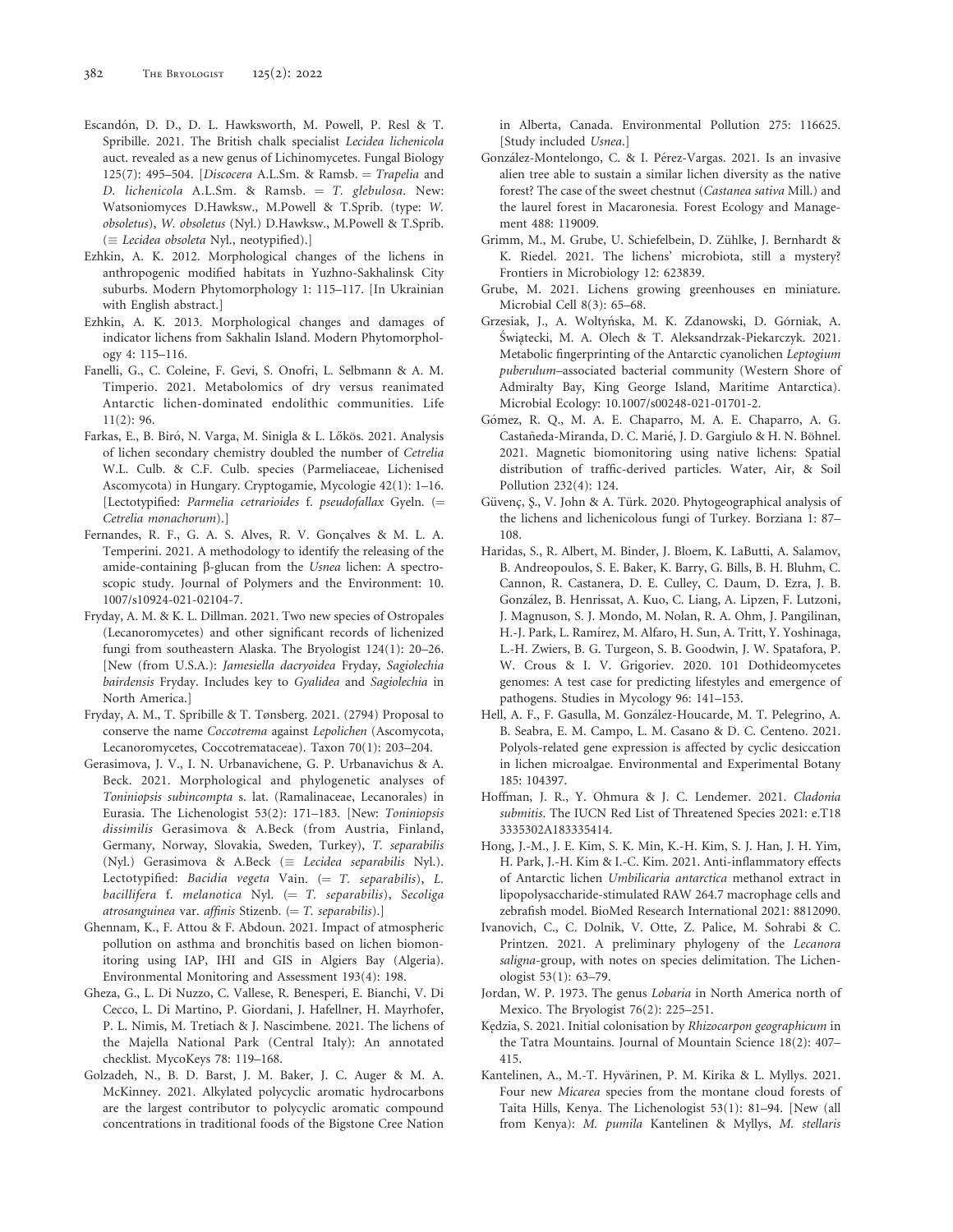Kantelinen & Myllys, M. taitensis Kantelinen & Myllys, M. versicolor Kantelinen, Hyvärinen & Myllys.]

- Kantvilas, G. 2021. Lecanactis (Roccellaceae) in Tasmania, with the description of a new saxicolous species and a revised key for the genus in Australia. The Lichenologist 53(1): 95–101. [New: L. scopulicola Kantvilas (from Australia).]
- Kantvilas, G., B. J. Coppins, C. J. Ellis & M.-T. Hyvärinen. 2021. Peter Crittenden - A liber amicorum. The Lichenologist 53(1): 1.
- Kantvilas, G., B. J. Coppins, P. M. McCarthy & J. A. Elix. 2020. New records of lichens from Tasmania, principally from the 2018 TMAG expedition of discovery to Musselroe Bay. Papers and Proceedings of the Royal Society of Tasmania 154: 1–8. [New: Austroparmelina corrugativa (Kurok. & Filson) Elix & Kantvilas  $( \equiv$  Parmelia corrugativa Kurok. & Filson).]
- Knudsen, K., J. Kocourková, P. Cannon, B. Coppins, A. Fletcher & J. Simkin. 2021. Acarosporales: Acarosporaceae, including the genera Acarospora, Caeruleum, Myriospora, Pleopsidium, Sarcogyne and Trimmatothelopsis. Revisions of British and Irish Lichens 12: 1–25. [New: Sarcogyne oceanica K.Knudsen & Kocourk. (from Greece, Italy, United Kingdom). Treatment with keys, descriptions and maps.]
- Knudsen, K., J. Kocourková, E. Hodková & Y. Wang. 2021. Lichenological Notes 8: Acarospora fusca. Opuscula Philolichenum 20: 19–24.
- Kondratyuk, S. Y. 2013. Genera of xanthorioid lichens (Teloschistaceae, Ascomycota) supported by molecular phylogeny (list, key to identification, position). Modern Phytomorphology 3: 219–224. [In Ukrainian with English abstract.]
- Kondratyuk, S. Y., M.-H. Jeong, I. Karnefelt, J. A. Elix, J.-S. Hur & ¨ A. Thell. 2012. Phylogeny and taxonomy of the Teloschistaceae (Ascomycota): Importance of monophyletic groups. Modern Phytomorphology 1: 53–57. [In Ukrainian with English abstract.]
- Kondratyuk, S. Y., J. Kim, A. S. Kondratyuk, M.-H. Jeong, S.-H. Jang, M. V. Pirogov & J.-S. Hur. 2014. First data on molecular phylogeny of the genus Protoparmeliopsis M. Choisy (Lecanoraceae, Ascomycota). Modern Phytomorphology 5: 63–68.
- Korkanç, M., İ. İnce, M. E. Hatır & M. B. Tosunlar. 2021. Atmospheric and anthropogenic deterioration of the ˙ Ivriz rock monument: Eregli-Konya, Central Anatolia, Turkey. Bulletin of ˘ Engineering Geology and the Environment 80: 3053–3063.
- Kouadria, N., F. Belhoucine, N. Bouredja, M. A. Kaci, Y. Abismail & A. A. Berrebbah. 2020. Bioaccumulation of lead by ''Xanthoria parietina'' and ''Hylocomium splendens'', and its effect on some physiological parameters. Journal of Materials and Environmental Sciences 11(2): 247–254.
- Kukwa, M. & M. Oset. 2021. (2795) Proposal to conserve the name Ochrolechia szatalaensis against Pertusaria poriniza (lichenized Ascomycota: Pertusariales, Ochrolechiaceae). Taxon 70(1): 204– 205.
- Kukwa, M., R. Szymczyk, A. Zalewska, E. Ossowska, B. Hajek, J. Jaskólska, M. Kossowska, D. Kubiak, K. Rutkowski, P. Czarnota, M. Tanona & M. Smoczyk. 2021. Materiały do rozmieszczenia porostów i grzybów naporostowych Polski, 1. Wiadomości Botaniczne 64: 645. [In Polish with English abstract.]
- Lagostina, E., M. Andreev, F. Dal Grande, F. Grewe, A. Lorenz, H. T. Lumbsch, R. Rozzi, U. Ruprecht, L. G. García Sancho, U. Søchting, M. Scur, N. Wirtz & C. Printzen. 2021. Effects of dispersal strategy and migration history on genetic diversity and population structure of Antarctic lichens. Journal of Biogeography 48(7): 1635–1653.
- Lasso, E., P. Matheus-Arbeláez, R. E. Gallery, C. Garzón-López, M. Cruz, I. V. Leon-Garcia, L. Aragón, A. Ayarza-Páez & J. C. Yuste. 2021. Homeostatic response to three years of experimental warming suggests high intrinsic natural resistance in the páramos to warming in the short term. Frontiers in Ecology and Evolution 9: 615006.
- Lee, S., Y. J. Suh, S. Yang, D. G. Hong, A. Ishigami, H. Kim, J.-S. Hur, S.-C. Chang & J. Lee. 2021. Neuroprotective and antiinflammatory effects of evernic acid in an MPTP-induced Parkinson's disease model. International Journal of Molecular Sciences 22(4): 2098.
- Lendemer, J. C. 2021. Proposed best practices for taxonomic innovations in lichen and allied Fungi: A framework derived from analysis of more than 1,000 new taxa and new combinations. The Bryologist 124(1): 90–99.
- Lendemer, J. C., R. C. Harris & E. A. Tripp. 2007. Heterodermia neglecta (Physciaceae), a new lichen species from eastern North America. The Bryologist 110(3): 490–493. [New: H. neglecta Lendemer, R.C.Harris & E.Tripp (from South Korea and U.S.A.).]
- Li, X., R. Hui, P. Zhang & N. Song. 2021. Divergent responses of moss- and lichen-dominated biocrusts to warming and increased drought in arid desert regions. Agricultural and Forest Meteorology 303: 108387.
- Li, X., M.-H. Yu, G.-D. Ding, Y. He, W. Liu & C.-Y. Wang. 2021. Soil biocrusts reduce seed germination and contribute to the decline in Artemisia ordosica Krasch. shrub populations in the Mu Us Sandy Land of North China. Global Ecology and Conservation 26: e01467.
- Li, Y. & C. Hu. 2021. Biogeographical patterns and mechanisms of microbial community assembly that underlie successional biocrusts across northern China. npj Biofilms and Microbiomes 7: 15. [Includes lichen biocrusts.]
- Loppi, S., B. Roblin, L. Paoli & J. Aherne. 2021. Accumulation of airborne microplastics in lichens from a landfill dumping site (Italy). Scientific Reports 11: 4564.
- Lucadamo, L., L. Gallo, G. Vespasiano & A. Corapi. 2021. The contributions of an airport and related road network to Pseudevernia furfuracea bioaccumulation of trace elements and polycyclic aromatic hydrocarbons. Ecological Indicators 125: 107474.
- Lücking, R. 2021. Peter D. Crittenden: Meta-analysis of an exceptional two-decade tenure as senior editor of The Lichenologist, the flagship journal of lichenology. The Lichenologist 53(1): 3–19.
- Lücking, R., F. Högnabba & H. J. M. Sipman. 2021. Lasioloma antillarum (Ascomycota: Pilocarpaceae), a new lichenized fungus from the Antilles, and the importance of posterior annotations of sequence data in public repositories. Willdenowia 51(1): 83–89. [New: L. antillarum Lücking, Högnabba & Sipman (from Caribbean Netherlands: Saba). Includes key to Lasioloma.]
- Marcano, V. 2021. The genus Siphula Fr. (Icmadophilaceae, Lichenized Fungi) in Venezuela. Phytotaxa 489(1): 10–26. [New (all from Venezuela): Siphula chimantensis V.Marcano, S. subsimplex V.Marcano, S. subpteruloides V.Marcano. Includes key to Siphula in Venezuela.]
- Maulidiyah, M., P. E. Suilowati, A. Musdalifah, T. Kusmalwaty, I. Imran, T. Azis, A. H. Watoni, A. Hasan, L. O. A. Salim & M. Nurdin. 2021. Antimicrobial activity of secondary metabolite compounds from lichen Teloschistes flavicans. Journal of Physics: Conference Series 1763(1): 012068.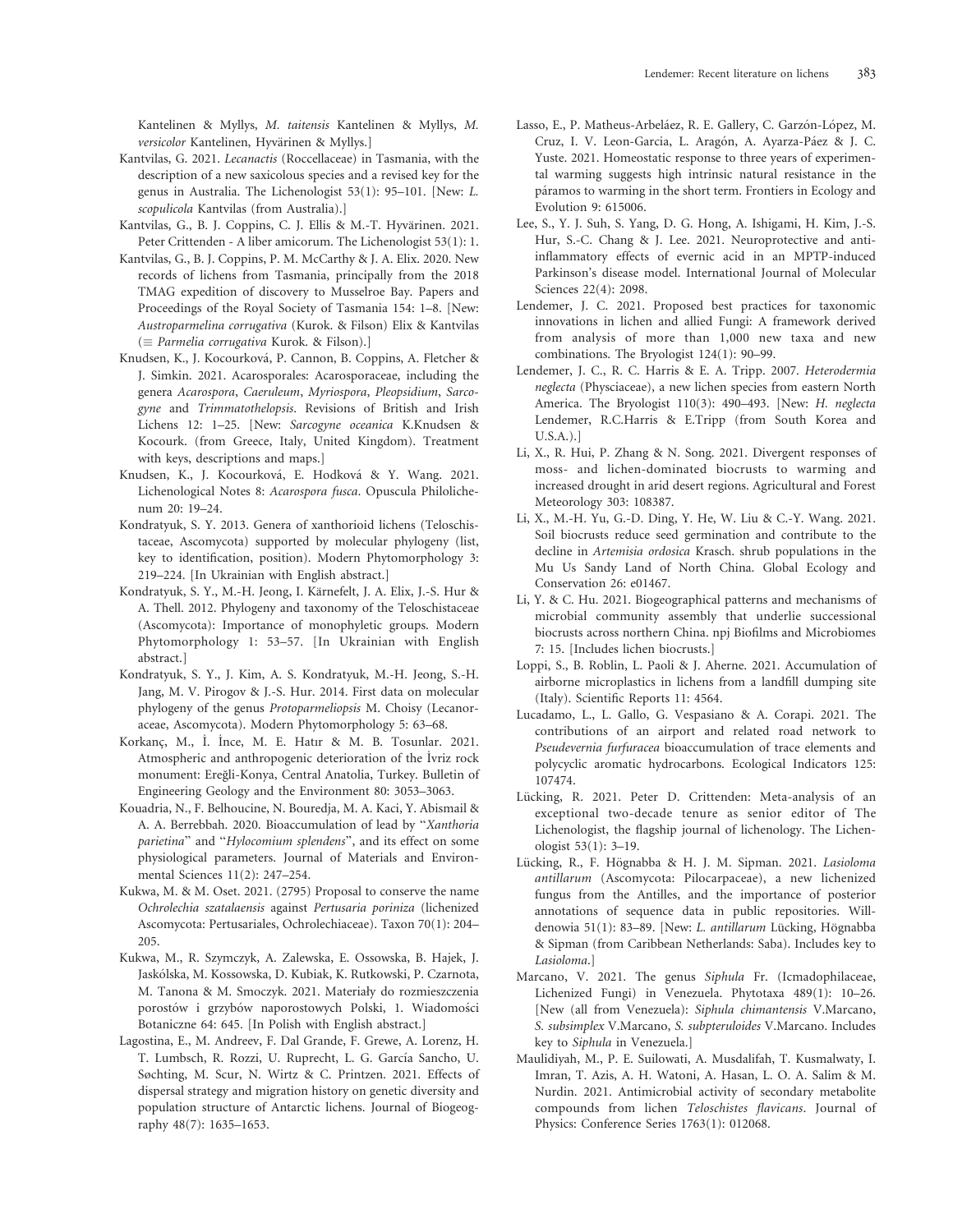- McMullin, R. T., H. R. Dorval, L. J. Gillespie, T. L. Knight, J. C. Lendemer, J. R. Maloles & P. C. Sokoloff. 2021. New and interesting Canadian lichens and allied fungi III: Reports from Newfoundland and Labrador, Nova Scotia, Nunavut, Prince Edward Island, Ontario, and Quebec. Opuscula Philolichenum 20: 7–18.
- McMullin, R. T., D. Stone, J. C. Lendemer & J. L. Allen. 2021. Sulcaria spiralifera. The IUCN Red List of Threatened Species 2021: e.T80703106A80703113.
- Millanes, A. M., P. Diederich, M. Westberg & M. Wedin. 2021. Crittendenia gen. nov., a new lichenicolous lineage in the Agaricostilbomycetes (Pucciniomycotina), and a review of the biology, phylogeny and classification of lichenicolous heterobasidiomycetes. The Lichenologist 53(1): 103–116. [New: Crittendenia Diederich, Millanes, M.Westb., Etayo, J.C.Zamora & Wedin (type: Cr. coppinsii), Cr. coppinsii (P.Roberts) Diederich, M.Westb., Millanes & Wedin ( $\equiv$  Chionosphaera coppinsii P.Roberts), Cr. lichenicola (Alstrup, B.Sutton & Tønsberg) Diederich ( $\equiv$  Ch. lichenicola Alstrup, B.Sutton & Tønsberg).]
- Min, E., M. E. Wilcots, S. Naeem, L. Gough, J. R. McLaren, R. J. Rowe, E. B. Rastetter, N. T. Boelman & J. L. Griffin. 2021. Herbivore absence can shift dry heath tundra from carbon source to sink during peak growing season. Environmental Research Letters 16(2): 024027. [Included lichens by growth form.]
- Mishra, G. K., S. Nayaka & D. K. Upreti. 2021. Myriospora himalayensis (Acarosporaceae, lichenized fungi), a new species from Western Himalayan region of India. Taiwania 66(1): 89– 92. [New: M. himalayensis G.K.Mishra, Nayaka & Upreti (from India). Includes key to Myriospora.]
- Mohammed, B., M. M'hamed, A. Mohamed, D. Oumou, S. Alimata & M. K. Hadjar. 2016. Biosurveillance de la qualite de l'air d'un milieu urbain par des mousses et des lichens. Cas de la ville de Tlemcen (Algerie). European Scientific Journal 12(9): 151–163. [In French with English abstract.]
- Moncada, B., J. A. Mercado-Díaz, C. W. Smith, F. Bungartz, E. Sérusiaux, H. T. Lumbsch & R. Lücking. 2021. Two new common, previously unrecognized species in the Sticta weigelii morphodeme (Ascomycota: Peltigeraceae). Willdenowia 51(1): 35–45. [New: S. andina B.Moncada, Lücking & Sérus. (from Brazil, Colombia, Costa Rica, Ecuador, Mexico, Portugal, U.S.A.), S. scabrosa B.Moncada, Merc.-Díaz & Bungartz (from Argentina, Brazil, Colombia, Costa Rica, Dominican Republic, Ecuador, Mexico, Puerto Rico), S. scabrosa subsp. hawaiiensis B.Moncada, Lücking & C.W.Sm. (from U.S.A.).]
- Moncada, B., C. W. Smith & R. Lücking. 2021. A taxonomic reassessment of the genus Sticta (lichenized Ascomycota: Peltigeraceae) in the Hawaiian archipelago. The Lichenologist 53(1): 117–133. [Includes key to Sticta in Hawaii.]
- Morse, C. A. & D. Ladd. 2021. A new species of Reichlingia (Arthoniaceae) from the grasslands of central North America. The Bryologist 124(1): 33–38. [New: R. americana C.A.Morse & Ladd (from U.S.A.). Includes key to Reichlingia.]
- Nascimento, E. L. L., L. C. Maia, M. E. S. Cáceres & R. Lücking. 2021. Phylogenetic structure of lichen metacommunities in Amazonian and Northeast Brazil. Ecological Research 36(3): 440–463.
- Nelsen, M. P. 2021. Sharing and double-dating in the lichen world. Molecular Ecology 30(8): 1751–1754. [Perspective piece on photobiont-mycobiont associations.]
- Noh, H.-J., Y. Park, S. G. Hong & Y. M. Lee. 2021. Diversity and physiological characteristics of Antarctic lichens-associated bacteria. Microorganisms 9(3): 607.
- Noh, J.-I., S.-K. Mun, E.H. Lim, H. Kim, D.-J. Chang, J.-S. Hur & S.-T. Yee. 2021. Induction of apoptosis in MDA-MB-231 cells treated with the methanol extract of lichen Physconia hokkaidensis. Journal of Fungi 7(3): 188.
- Oberndorfer, E. C. 2006. [Thesis] Plant, macrolichen and moss community structure and species richness in the coastal barrens of Nova Scotia. Saint Mary's University, Halifax, Nova Scotia. 132 pages.
- Ohmura, Y. & P. Clerc. 2021. Usnea esperantiana (Parmeliaceae, lichenized Ascomycota) new to Asia. Bulletin of the National Museum of Natural Science, series B 47(1): 13–20.
- Orange, A. & P. Cannon. 2021. Ostropales: Thelenellaceae, including the genus Thelenella. Revisions of British and Irish Lichens 8: 1–4. [Treatment with keys, descriptions and maps.]
- Orange, A., P. Cannon, J. Malíček, N. Sanderson, B. Coppins & J. Simkin. 2021. Ostropales: Porinaceae, including the genus Porina. Revisions of British and Irish Lichens 4: 1–12. [Treatment with keys, descriptions and maps.]
- Patnana, D. P., R. P. Biswal, R. B. Dandamudi, S. Chandra & M. Pandey. 2021. Simple HPLC-DAD-based method for determination of ergosterol content in lichens and mushrooms. Journal of Liquid Chromatography and Related Technologies 44(3–4): 229–234.
- Pearson, M. 2020. The use of DNA barcoding in studying the diet of two lichenivorous moths. The Naturalist 145: 199–203.
- Pedišius, V. 2020. UV-B absorbing and bioactive secondary compounds in lichens Xanthoria elegans and Xanthoria parietina: A review. Czech Polar Reports 10(2): 252–262.
- Petrova, K., M. Kello, T. Kuruc, M. Backorova, E. Petrovova, M. Vilkova, M. Goga, D. Rucova, M. Backor & J. Mojzis. 2021. Potential effect of Pseudevernia furfuracea (L.) Zopf extract and metabolite physodic acid on tumour microenvironment modulation in MCF-10A cells. Biomolecules 11(3): 420.
- Pirogov, M. 2014. Ascomata micromorphology of Pyrenidium actinellum s.l. (Dacampiaceae, Ascomycota). Modern Phytomorphology 5: 275–278. [In Ukrainian with English abstract.]
- Pirogov, N. V. 2012. Towards the method of lichenicolous fungi determination. Modern Phytomorphology 2: 89–90. [In Ukrainian with English abstract.]
- Rajaprabu, N., P. Ponmurugan & G. K. Mishra. 2021. A new record of pyrenocarpous lichen to the Indian biota. Journal of Threatened Taxa 13(1): 17607–17610.
- Rangel-Osornio, V., A. B. Fernández-Salegui, V. M. Gómez-Reyes, R. A. Cuevas-Villanueva & L. Lopez-Toledo. 2021. Effects of air pollution on chlorophyll content and morphology of lichens transplanted around a paper industry (Morelia, Mexico). The Bryologist 124(1): 52–67.
- Reyes-Tur, B., A. González-Guillén, D. Rosabal & A. Capote-Danet. 2020. Associations between tree snails and corticolous lichens in a secondary forest in eastern Cuba. Poeyana 510: 18–26.
- Rodnikova, I. M., I. F. Skirina & F. V. Skirin. 2021. The response of lichen growth forms to fire frequency: A case study in oak forests of the southern Russian Far East. IOP Conference Series: Earth and Environmental Science 629(1): 012029.
- Romani, M., C. Carrion, F. Fernandez, P. Lebaron & R. Lami. 2021. Methyl potassium siliconate and siloxane inhibit the formation of multispecies biofilms on ceramic roof tiles: Efficiency and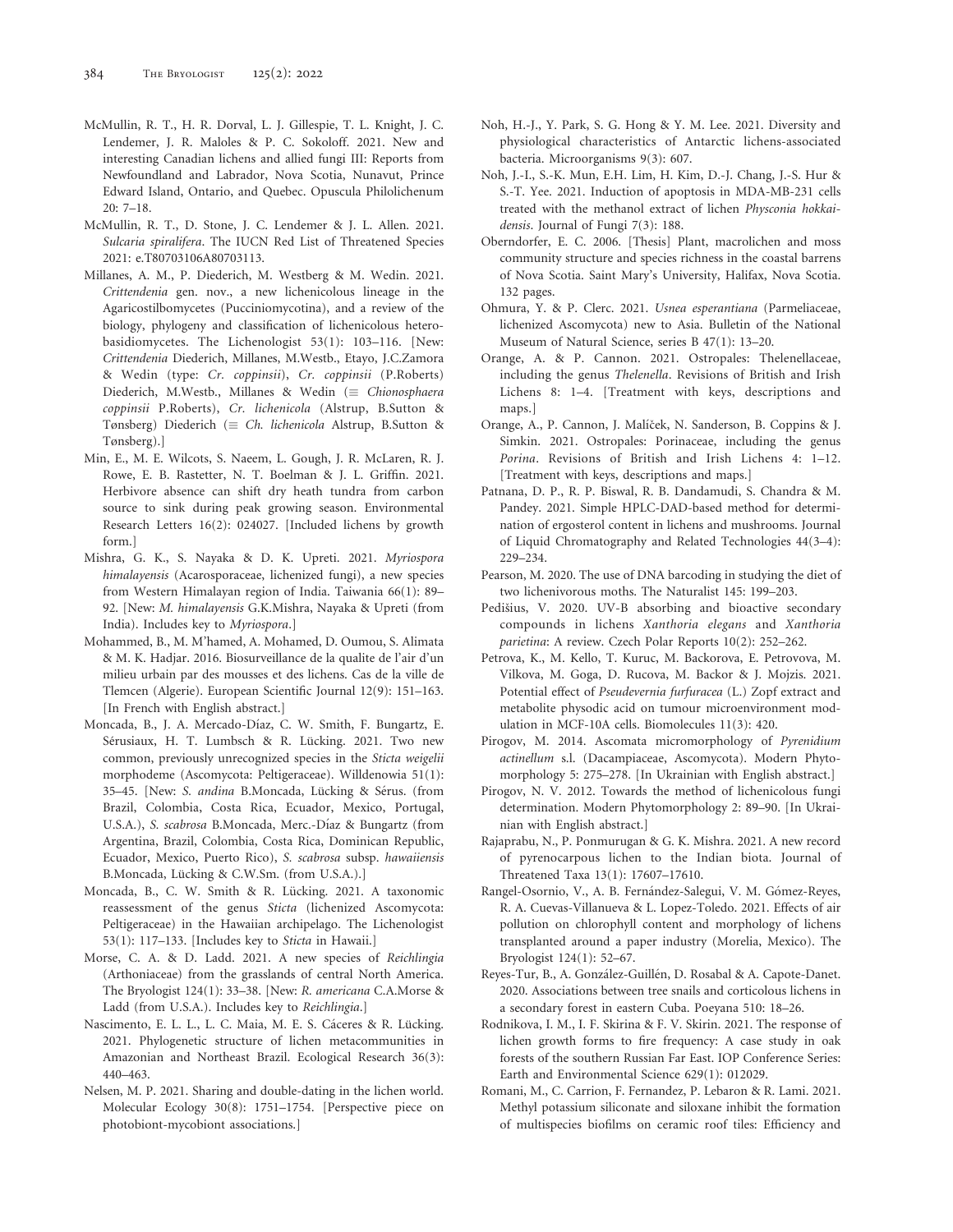comparison of two common water repellents. Microorganisms 9(2): 394.

- Santiago, K. A. A., T. E. E. de la Cruz & A. S. Y. Ting. 2021. Diversity and bioactivity of endolichenic fungi in Usnea lichens of the Philippines. Czech Mycology 73(1): 1–19.
- Sérusiaux, E. 1990. Liste préliminaire des lichens et champignons lichénicoles des rochers et éboulis des affleurements du Salmien (Belgique, région de Vielsalm). Mémoires de la Société Royale de Botanique de Belgique 12: 135–147. [In French. New: Fellhanera subtilis (Vězda) Diederich & Sérus. ( $\equiv$  Bacidia subtilis Vězda).]
- Shrestha, P., S.-R. Han, J. H. Lee, H. Park & T.-J. Oh. 2021. A computational approach to identify CRISPR-Cas loci in the complete genomes of the lichen-associated Burkholderia sp. PAMC28687 and PAMC26561. Genomics 113(3): 881–888.
- Simmel, J., P. Karlík & P. Poschlod. 2021. Land-use history affects vascular plant composition of calcareous grasslands – Does it affect cryptogam composition, too? Ecological Indicators 124: 107408.
- Skuterud, L. & H. Thørring. 2021. Caesium-137 in mountain flora with emphasis on reindeer's diet - Spatial and temporal trends. Journal of Environmental Radioactivity 231: 106551. [Rapid decrease in contamination observed in lichens.]
- Smets, B., N. Souverijns, G. Jattrain, M. Buchhorn, A. Moiret, A. V. Quang, M. Lesiv & N.-E. Tsendbazar. 2020. Elastic mapping through the Copernicus Global Land Cover layers. International Geoscience and Remote Sensing Symposium (IGARSS) 2020: 4251–4254. [Mosses and lichens are a layer.]
- Smith, R. J., S. Jovan & S. Will-Wolf. 2021. Lack of congruence between terrestrial and epiphytic lichen strata in boreal forests. The Lichenologist 53(1): 149–158.
- Spielmann, A. A., M. C. Scur, A. P. Lorenz & N. K. Honda. 2021. The rediscovery of Xanthoria (Teloschistaceae) in Brazil. Archive for Lichenology 24: 1–7.
- Stark, S., H. Ylänne & J. Kumpula. 2021. Recent changes in mountain birch forest structure and understory vegetation depend on the seasonal timing of reindeer grazing. Journal of Applied Ecology 58(5): 941–952.
- Stone, D. F., B. McCune, C. J. Pardo-De la Hoz, N. Magain & J. Miadlikowska. 2021. Sinuicella denisonii, a new genus and species in the Peltigeraceae from western North America. The Lichenologist 53(2): 185–192. [New: Sinuicella D.F.Stone, McCune & Miadl. (type: S. denisonii), S. denisonii D.F.Stone, McCune & Miadl. (from U.S.A.).]
- Sugimoto, M., D. Ago, A. Okii, H. Kawagoe, A. Nakata, S. Bando, Y. Hitsumoto, R. Hosokawa, M. Yaguchi & N. Nishimura. 2018. Habitats of Parmotrema tinctorum (lichen) and Glyphomitrium humillimum (moss) in Okayama City (Southwestern Japan). Naturalistae 22: 131–135. [In Japanese with English abstract.]
- Suija, A., D. L. Hawksworth & S. Pérez-Ortega. 2018. The generic name Abrothallus (Abrothallales, Dothideomycetes), and names proposed in the genus by Giuseppe De Notaris, Søren Christian Sommerfelt, and Ignaz Kotte. Taxon 67(6): 1169–1179. [Lectotypified: Abrothallus bertianus De Not., A. buellianus De Not., A. caerulescens I.Kotte, A. cetrariae I.Kotte, A. parmeliarum (Sommerf.) Arnold, Endocarpon parasiticus Ach.  $(= A.$  parmeliarum), A. peyritschii (Stein) I.Kotte. New: Abrothallus santessonii (D.Hawksw.) Suija, D.Hawksw. & Pérez-Ort. ( $\equiv$ Vouauxiomyces santessonii D.Hawksw.).]
- Szitenberg, A., R. Alexander-Shani, H. Yizhak & I. Stavi. 2021. Hillslope geodiversity shapes ammonia-oxidizing communities

and other microbial regulators in a semi-arid shrubland. bioRxiv: 10.1101/2021.03.08.434393. [''In fungi, we observed an increase in possible pathogens, at the expense of lichen forming fungi.'']

- Tadome, K. & Y. Ohmura. 2021. Two lichenicolous fungi, Illosporium carneum and Ovicuculispora parmeliae (Bionectriaceae, Ascomycota), new to Japan. Bulletin of the National Museum of Natural Science, series B 47(1): 21–25.
- Tagirdzhanova, G., J. McCutcheon & T. Spribille. 2021. Lichen fungi do not depend on the alga for ATP production. bioRxiv: 10.1101/2021.03.17.435722.
- Tagirdzhanova, G., P. Saary, J. P. Tingley, D. Díaz-Escandón, D. W. Abbott, R. D. Finn & T. Spribille. 2021. Predicted input of uncultured fungal symbionts to a lichen symbiosis from metagenome-assembled genomes. Genome Biology and Evolution 13(4): evab047.
- Thüs, H., P. Wolseley, D. Carpenter, P. Eggleton, G. Reynolds, C. S. Vairappan, G. Weerakoon & R. J. Mrowicki. 2021. Key roles of Dipterocarpaceae, bark type diversity and tree size in lowland rainforests of northeast Borneo: Using functional traits of lichens to distinguish plots of old growth and regenerating logged forests. Microorganisms 9: 541.
- Tsurykau, A. G. 2019. Analysis of geographic distribution of lichen biota of Belarus. Botanical Journal 104(11–12): 1665–1680. [In Russian with English abstract.]
- Tuovinen V., A. M. Millanes, S. Freire-Rallo, A. Rosling & M. Wedin. 2021. Tremella macrobasidiata and Tremella variae have abundant and widespread yeast stages in Lecanora lichens. Environmental Microbiology 23(5): 2484–2498.
- Unal, D., U. D. Gül & H. Silah. 2021. Decolorization property of living lichen Evernia prunastri on textile acid red P-2BX dye. International Journal of Environmental Science and Technology: 10.1007/s13762-020-03081-5.
- van den Boom, P. P. G. & P. Alvarado. 2021. Catillaria flexuosa (Catillariaceae), a new lichen species described from the Netherlands. The Lichenologist 53(2): 193–202. [New: C. flexuosa van den Boom & P.Alvarado (From The Netherlands).]
- Vega, M., J. Déleg & A. Benítez. 2021. Primer registro del liquen Pyrenula hirsuta para Sudamérica. Neotropical Biodiversity 7(1): 75–77. [In Spanish with English abstract.]
- Videla, M. E. C., J. N. Aranibar & S. Greco. 2021. Biological soil crusts from the Monte desert affect soil moisture and nutrients, and improve Leptochloa crinita grass development. Acta Oecologica 110: 103712.
- Villarreal, J. C., M. Renaudin, A. Beaulieu-Laliberté & J. P. Bellenger. 2021. Stigonema associated with boreal Stereocaulon possesses the alternative vanadium nitrogenase. The Lichenologist 53(2): 512–220.
- Wardiah & Nurhayati. 2013. Lichenes characterization in Taman Hutan Raya Pocut Meurah Intan Aceh Besar District. Jurnal Biologi Edukasi 5(2): 92–95. [In Indonesian with English abstract.]
- W˛egrzyn, M. H., P. Fałowska, J. Kołodziejczyk, K. Alzayany, P. W˛ez˙yk, K. Zi˛eba-Kulawik, P. Hawryło, A. Turowska, B. Grzesiak, L. Lipnicki & P. Wietrzyk-Pełka. 2021. Tree height as the main factor causing disappearance of the terricolous lichens in the lichen Scots pine forests. Science of the Total Environment 771: 144834.
- Weldon, J. & U. Grandin. 2021. Weak recovery of epiphytic lichen communities in Sweden over 20 years of rapid air pollution decline. The Lichenologist 53(2): 203–213.